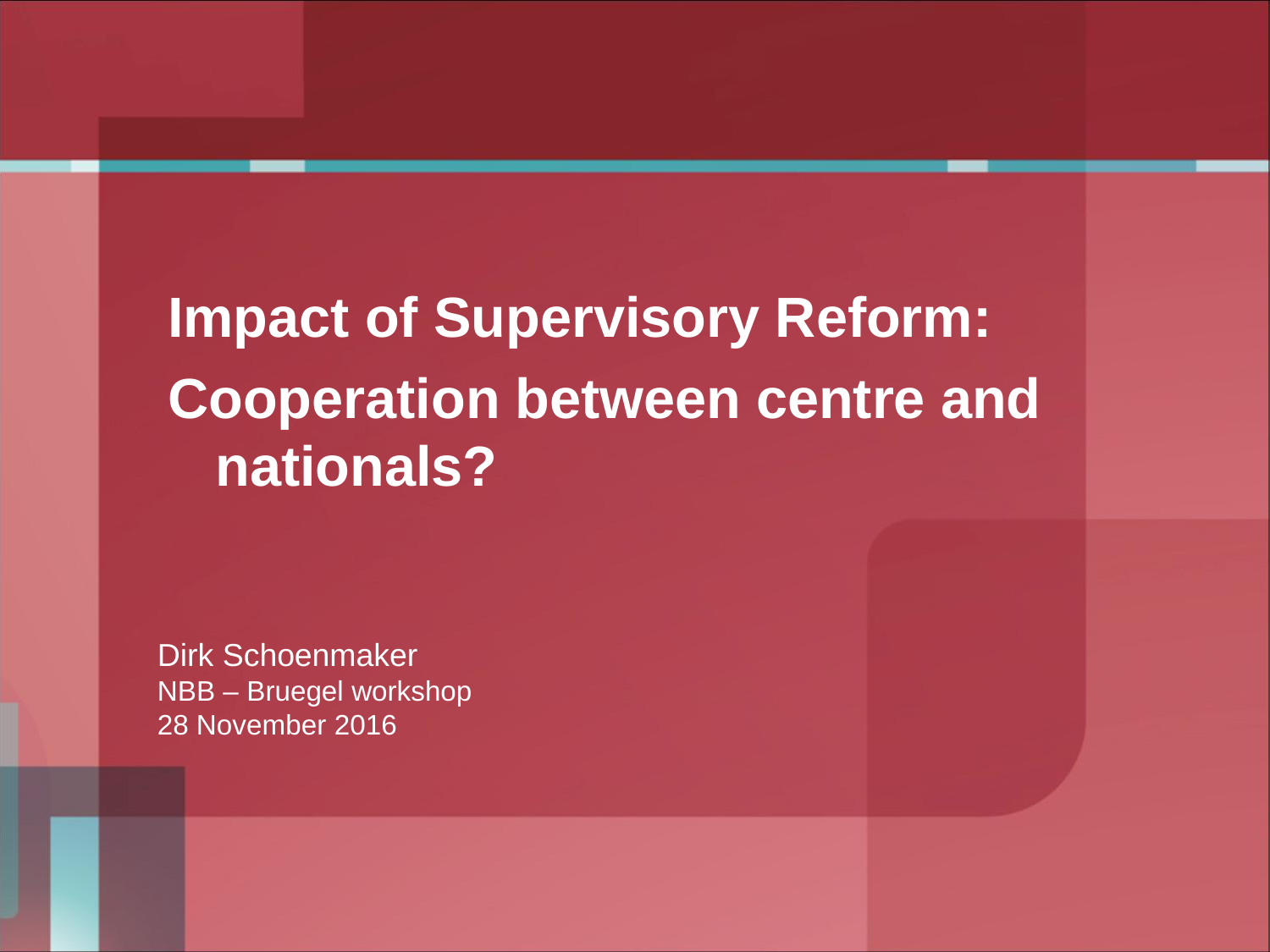

## **1. Banking Union: The idea + unfinished business**

### **2. SSM: Supervision in practice**

- Joint Supervisory Teams
- Consolidated approach vs ring fencing

### **3. SRM: Resolution – just started**

- Start with group resolution plans
- Need for single entities?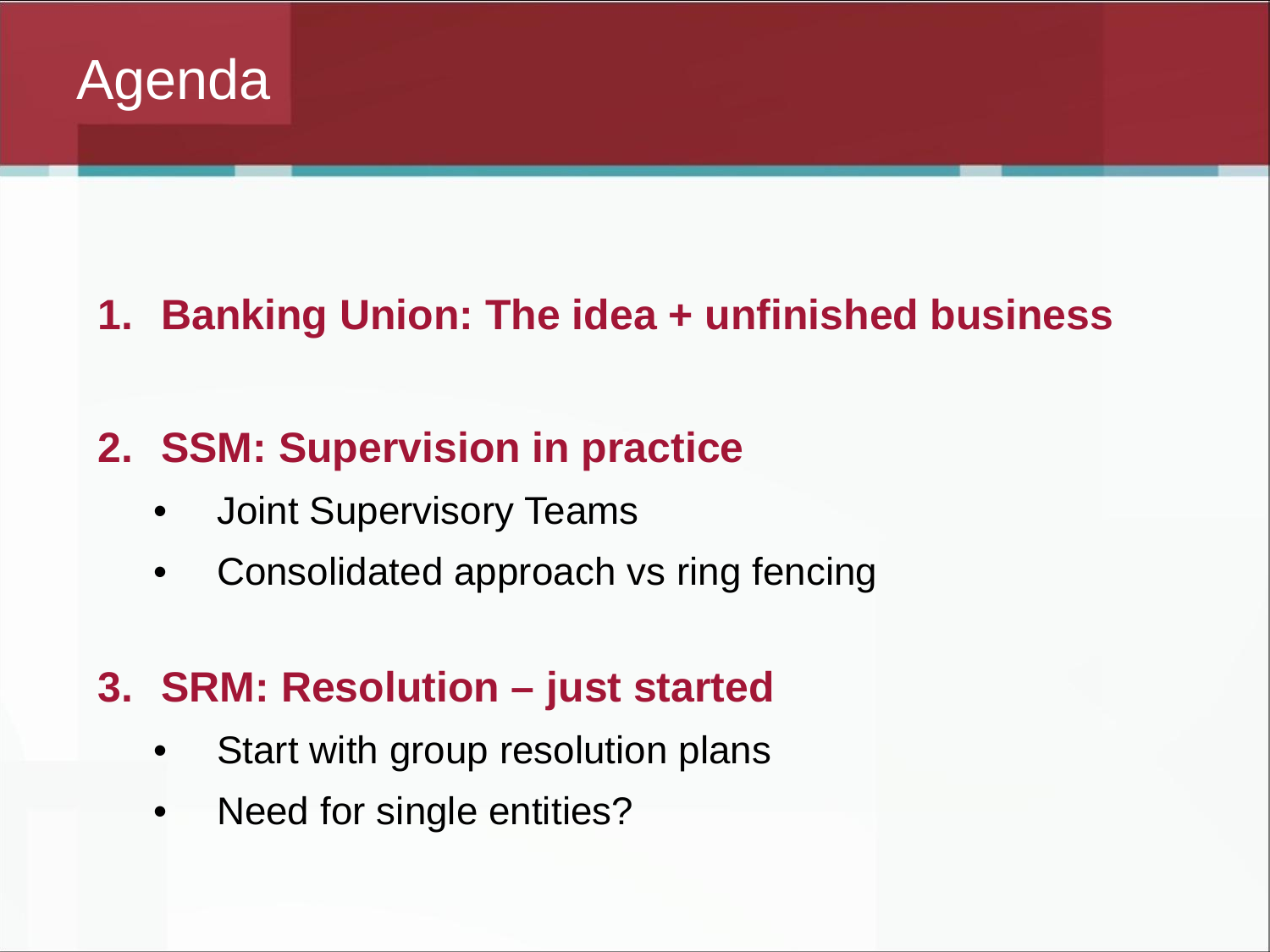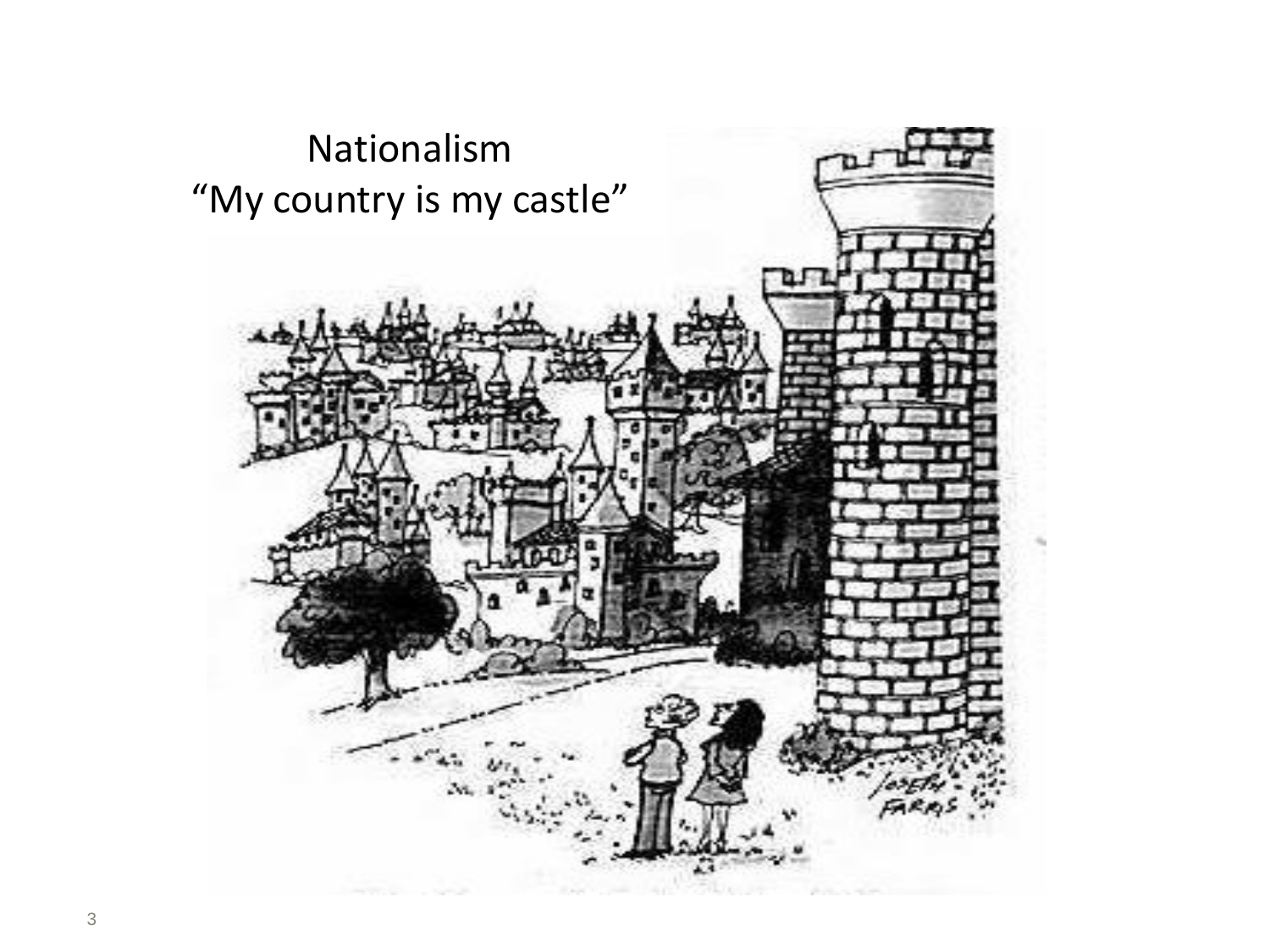# Why Banking Union?

- **1. Diabolic loop: solvency of banks and nation states intertwinned**
- **2. Resolution (rescues and liquidations) of banks to Euro area level**
	- $\triangleright$  Risk sharing

**3. Then also supervision (ex ante) to Euro area level**

 $\triangleright$  Risk reduction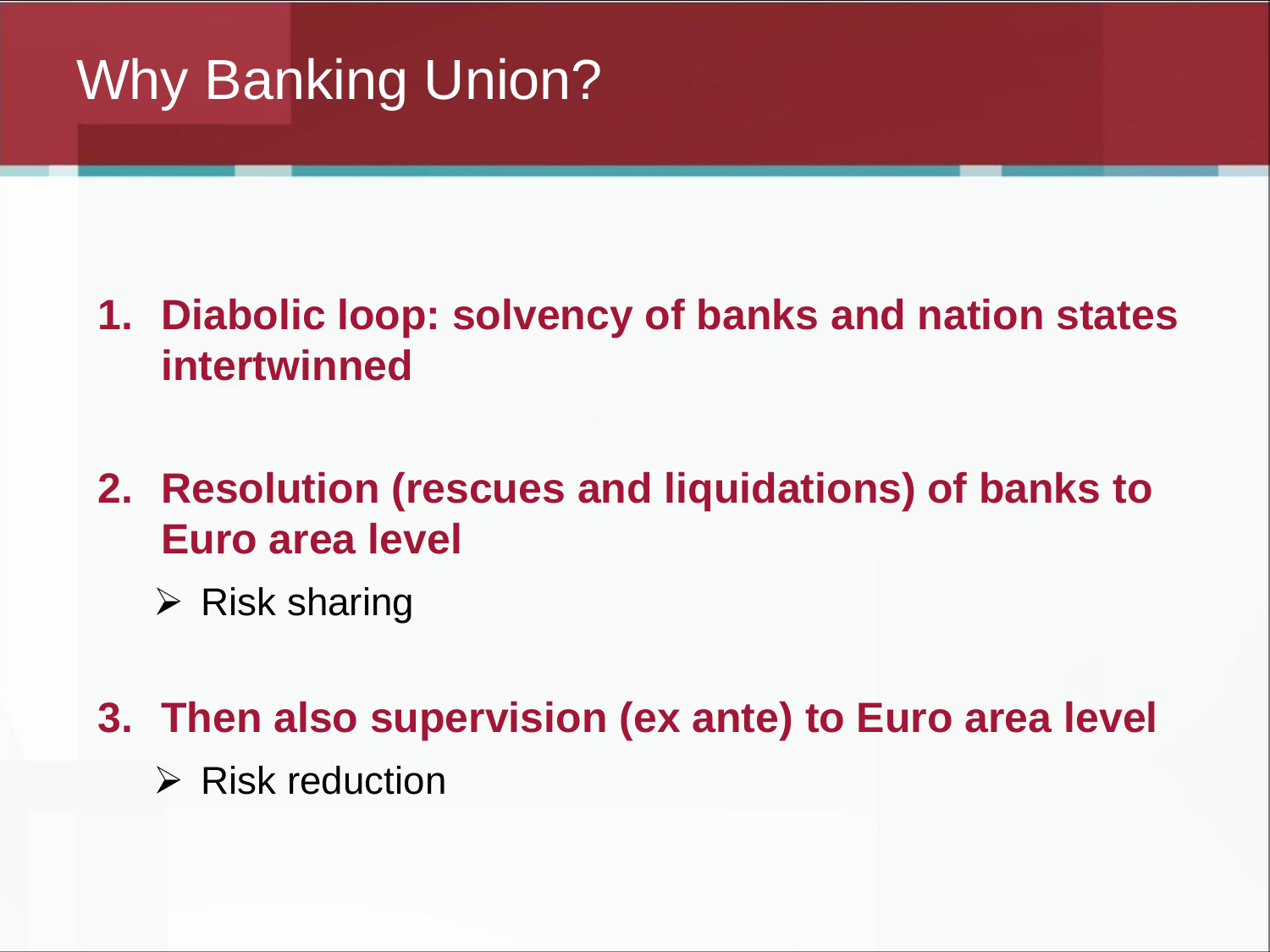## The Idea – An integrated framework



**EC/EBA ECB ECB EDIRA ESM**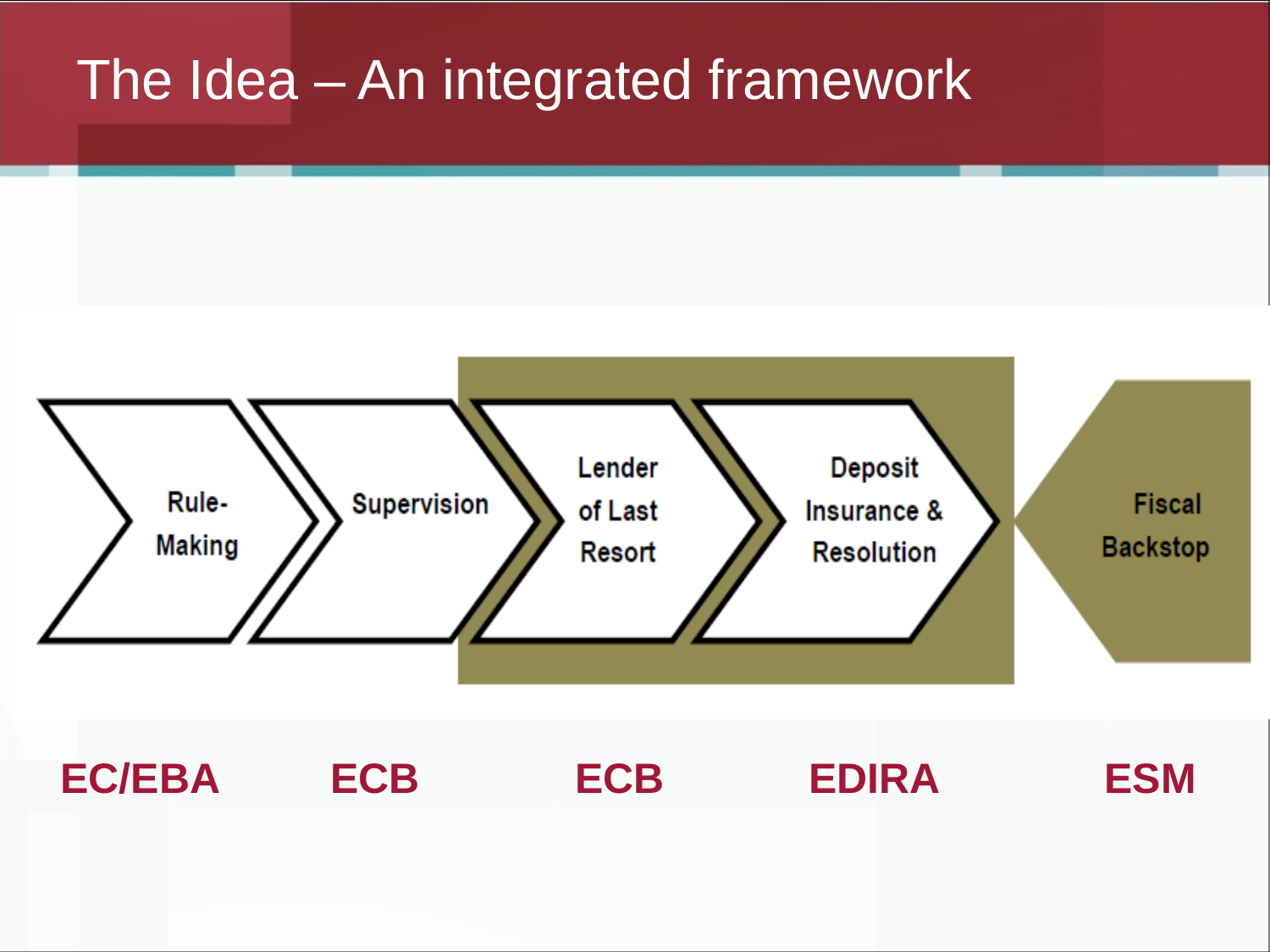# But some unfinished business



**EDIRA SRB No EDIS yet ECB done EC/EBA largely done ESM direct recap? ECB still NCBs**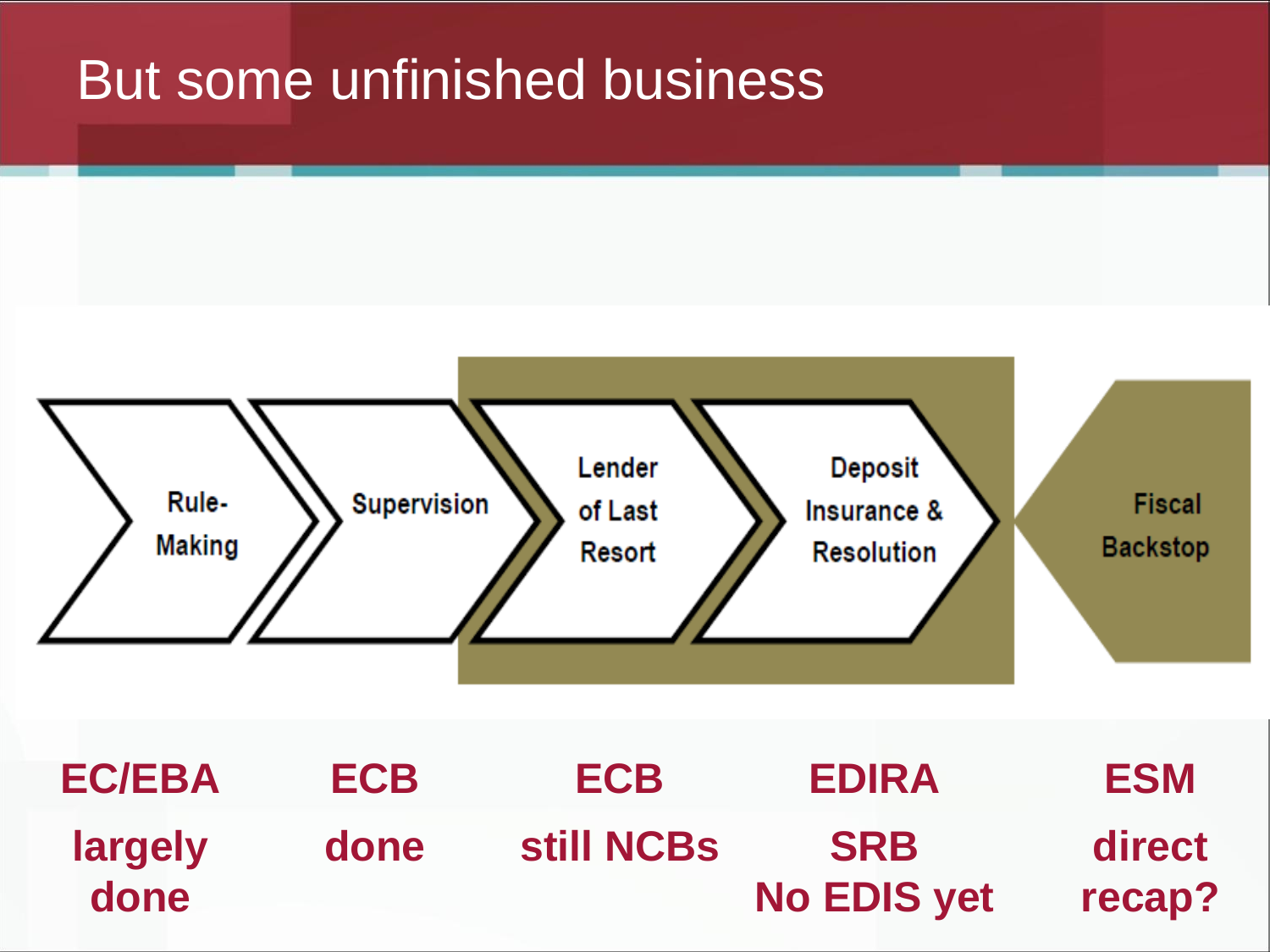# Supervision in practice

### **Joint supervisory teams**

- Headed by non-national
- Cooperation ECB and national supervisors
- Made a good start

## **Experience so far: ups and downs**

- ↑ Spreading of best practices
- More business like: less capture
- Transition: ECB, national supervisors and banks have to get to know each other + to understand what to expect
- ↓ Huge data requests, but ECB will not be able to process all data it receives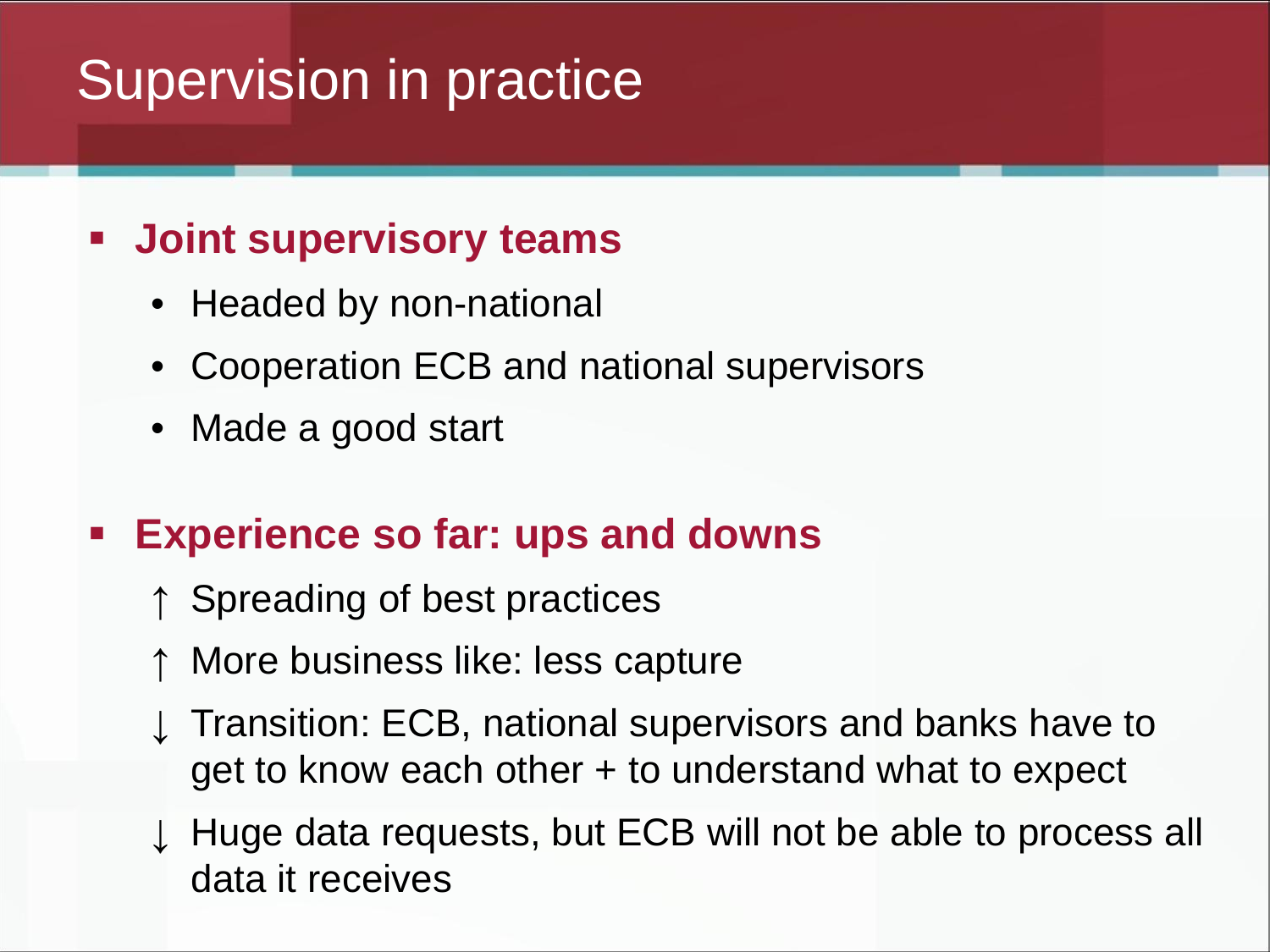# Consolidation vs ring fencing

### **Consolidated approach**

- The group as a whole is relevant (banking groups fail)
- Consolidated supervision looking at overall health
- All depositors treated equally
- Assumes trust between centre and nationals within SSM

#### **Ring fencing**

- Still evidence of ring fencing measures (local liquidity and capital controls + intragroup limits)
- National supervision of single entities
- Assumes that a single entity can fail, but not the group?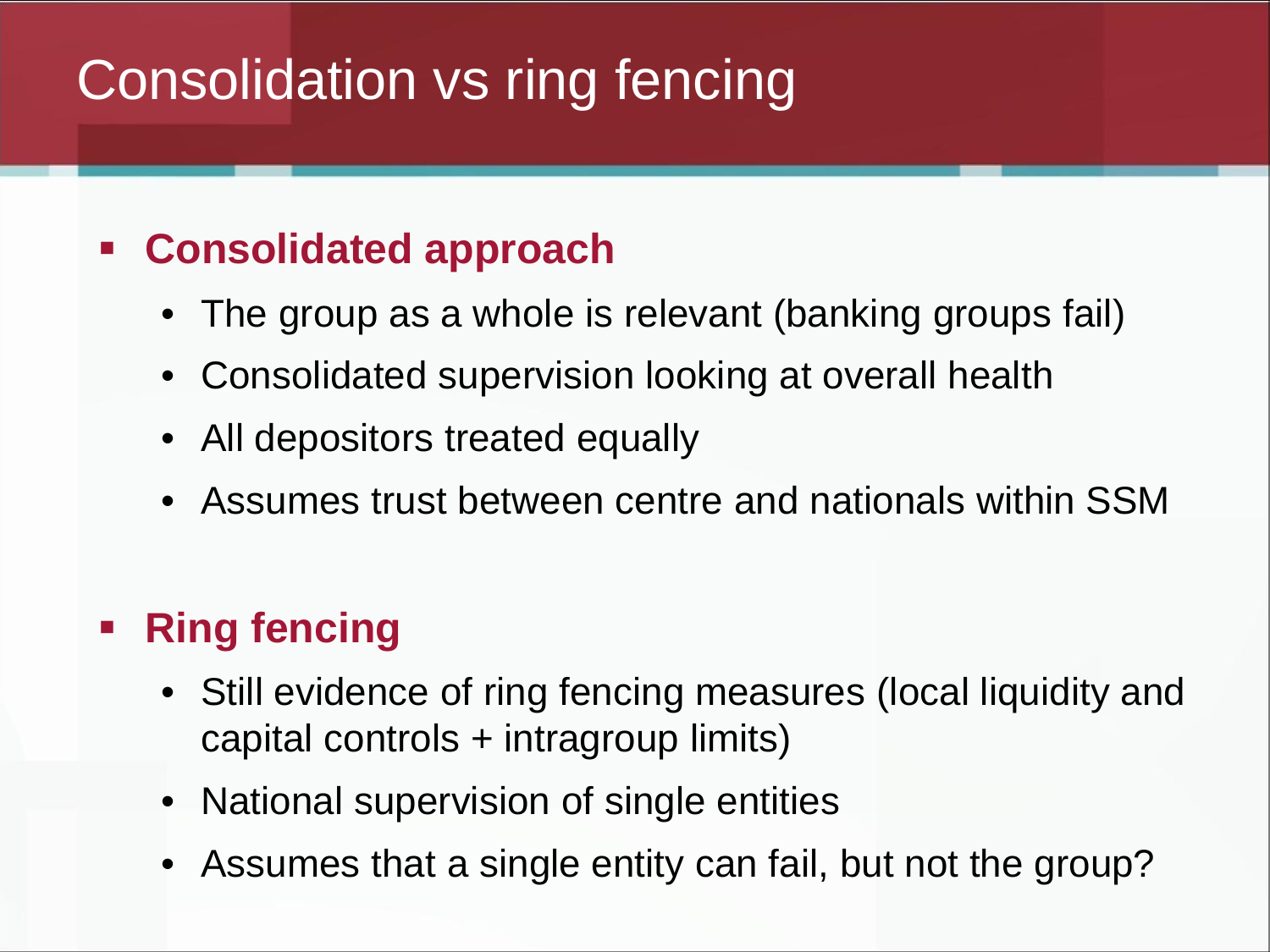# Resolution

### **SRB starts with group resolution plans**

• Good idea, that is the most relevant resolution plan

## **Need for single entity resolution plans?**

- Yes, if banking group is run as a string of stand-alone subs
- No, if group is run as an integrated bank
- Can we strike a deal only group resolution plan?
	- o Banking group ensures equal treatment across Banking Union
	- o It would save a lot of work for supervisors at SSM, resolution people at SRB and regulatory units at banks (and save fees for consultants)
	- o And reinforce free cross-border flows: Single Market in Banking!